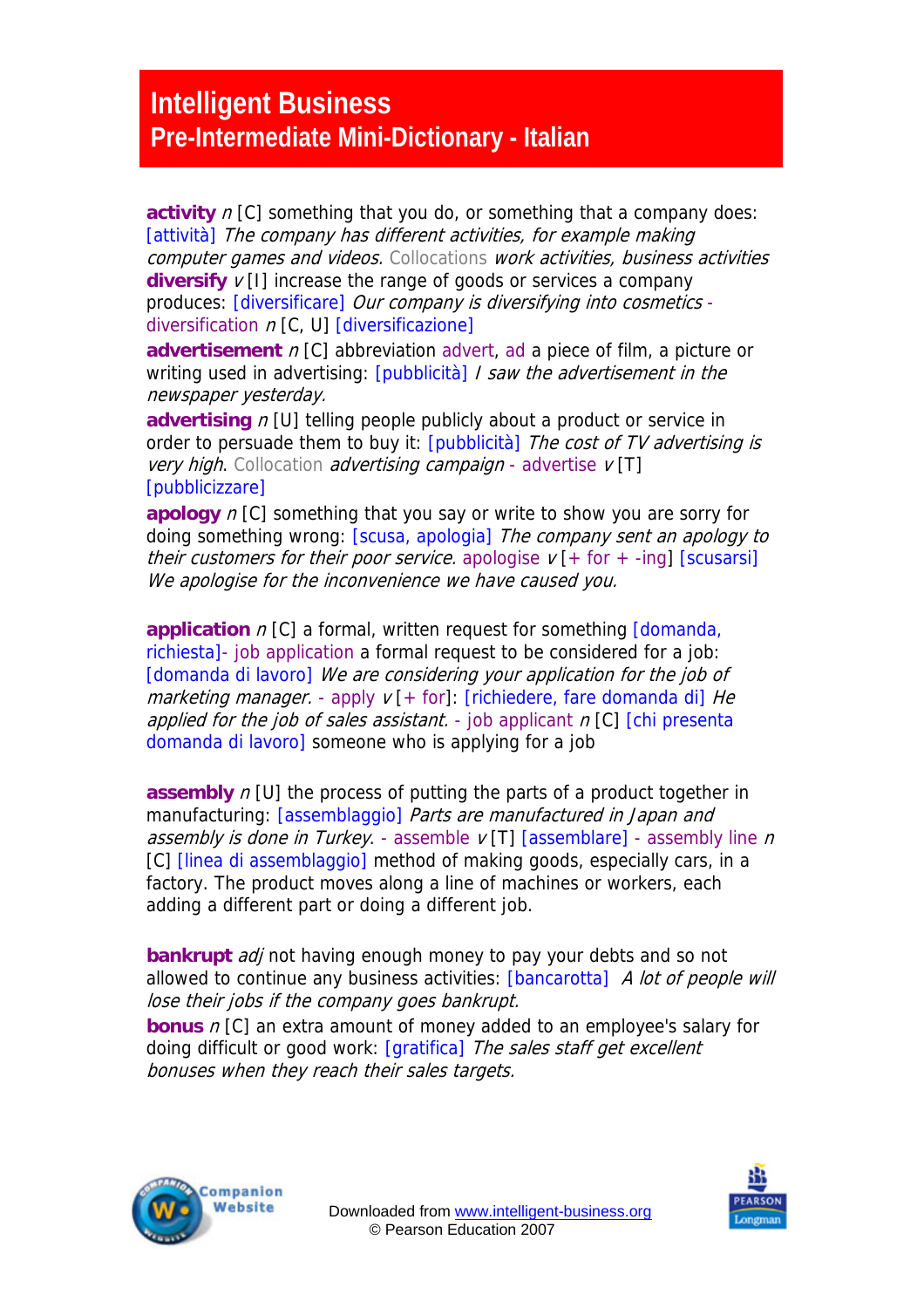**brainstorming**  $n$  [U] a way of developing new ideas and solving problems by having a meeting where everyone makes suggestions and these are discussed: [brainstorming, "tempesta di cervelli"] The team held a brainstorming meeting to get ideas for selling the new product.

**brand** n [C] a name that a company gives to a product so that people can recognise it easily: [marchio] We built the Veuve Cliquot brand slowly over seven years. Collocations brand name, brand image - branding  $n[U]$ [branding (creazione e diffusione dell'identità di un marchio)]

**browse**  $v$  [T] look for information on the internet: [navigare] About five hundred people browse our company website each day. Collocation browsing habits

**budget** n [C] a detailed plan prepared by an organisation of how much money it will receive, how much it intends to spend and how it will spend the money: [budget] The department has a budget of \$4 million to spend on research. Collocation a tight budget - budget  $\nu$  [I, T] [preventivare]

**business plan** *n* [C] a document produced by a new company giving details of expected sales and costs, how the company can be financed and why it can expect to make money: [business plan, piano d'impresa] The bank needs to see a business plan before it will provide money for the start-up.

**candidate** n [C] someone that a company is considering for a job: [candidato] We are interviewing the candidates on Friday. **capacity** n [U] the amount of something that a factory can produce: [capacità] Our production capacity has increased with the new technology.

**capital** *n* [singular, U] money used to start a business: [capitale] You'll need more capital if you want the business to succeed. **career** n [C] a profession or job you have trained for and intend to do for your working life, and which offers the chance to improve your status and salary: [carriera] I'm hoping to have a career in law. Collocations careers advisor, careers advisory service, change careers

**challenge** n [C] something difficult that you feel determined to solve or achieve: [sfida] The challenge for the company is how to pay its \$3 billion debt.

you are insured: [denuncia] If you want to make an insurance claim, you **claim** n [C] request for payment for damage, injury, theft, etc. for which must fill out this form. - claim  $v[T]$  [+ on] [richiedere] He claimed for the damage on his car insurance.



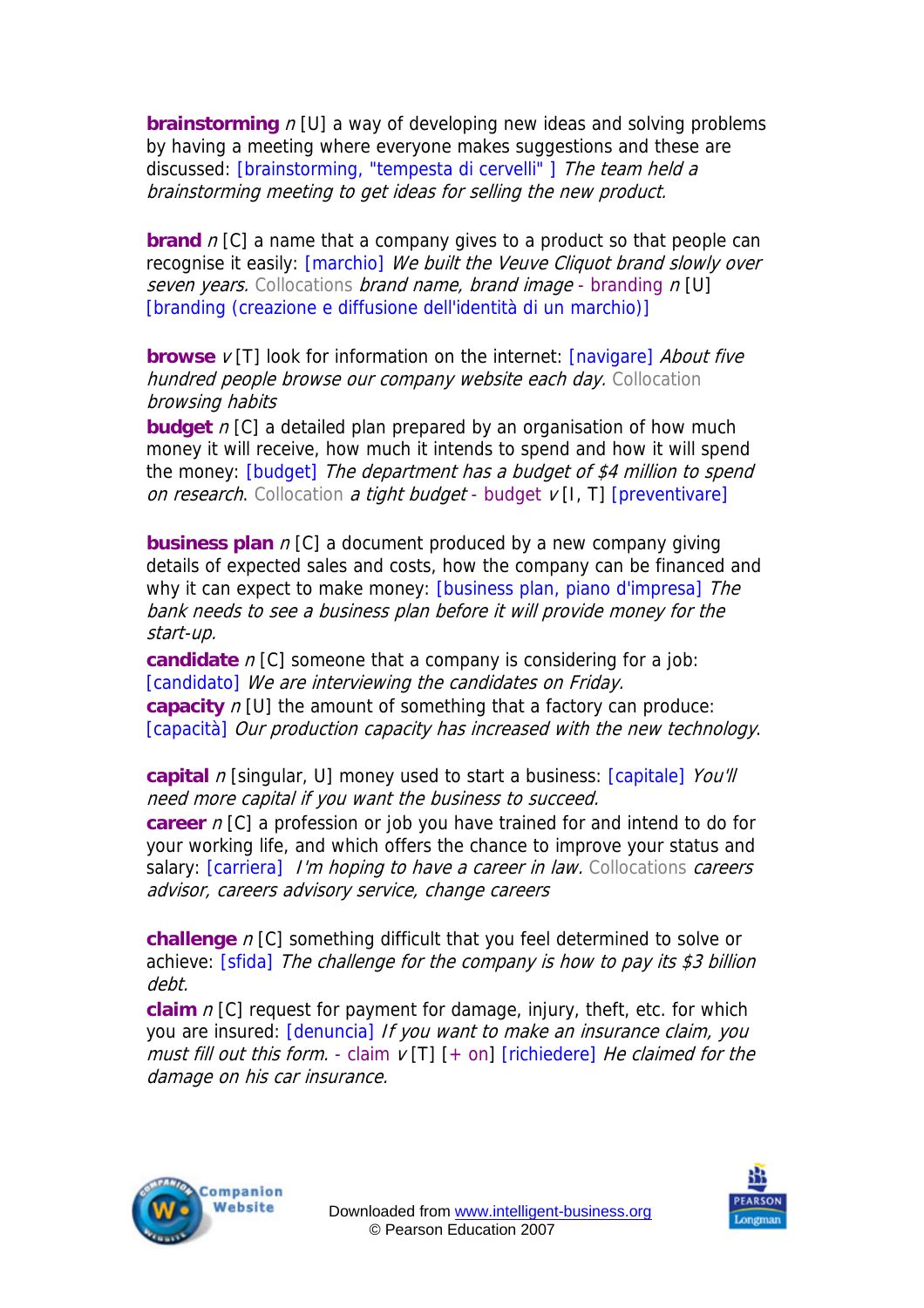**company** n [C] an organisation that makes or sells goods or services in order to make money: [azienda] He works for a software company.

**competition**  $n$  [U] a situation in which businesses are trying to be more successful than others by selling more goods and services and making more profit: [concorrenza] There is strong competition between the two companies. - compete  $v[1]$  - [competere] competitor  $n[C]$  [concorrente, competitor] - competitive *adj* [competitivo]

**complaint** n[C] a written or spoken statement by someone saying that they are unhappy about something: [reclamo] Our sales assistants are trained to deal with customer complaints in a friendly manner. - complain v [+ about] [reclamare] Many customers have complained about late delivery.

**component** *n* [U] one part used in making a machine, vehicle, etc.: [componente] The company supplies electrical components to the car  $industry$ . Synonym part  $n$  [C] [parte]

**consumer**  $n$  [C] a person who buys goods, products or services for their own use, not for business or to re-sell: [consumatore] Consumers are demanding more choice and variety.

**contact** n [C] a person you know who may be able to help or advise you because of the work they do: [contatto] He has a lot of contacts in the film industry.

manufacturing costs **cost 1** n [C, U] the amount of money that you have to pay to buy or produce something:  $[costo]$  The cost of land in the city centre is very high. **2** costs [plural] [costi] the money that a business must regularly spend in order to continue its activities. Our profits are falling because of increasing costs. Synonym expenses n [plural] [spese] Collocations labour costs,

happen abroad. - cover n [U] [copertura] The policy provides cover for loss, **cover**  $v[T]$  when an insurance policy covers someone or something, the insurance company will pay out if the person is injured; or if something is damaged, stolen, etc.: [coprire] The policy doesn't cover accidents that damage and theft.

need to find a creative solution to the problem of falling sales. - creativity n **creative** *adj* producing or using new and interesting ideas: [creativo] We [U] [creatività]

**curriculum vitae** abbreviation CV n [C] a document that gives details of a person's experience and qualifications: [curriculum vitae, abbr. CV] It is important to prepare your CV in the right way. Synonym resumé [curriculum]

**customer** *n* [C] a person or organisation that buys goods or services from a shop or company: [cliente] A customer telephoned this morning to ask about prices.



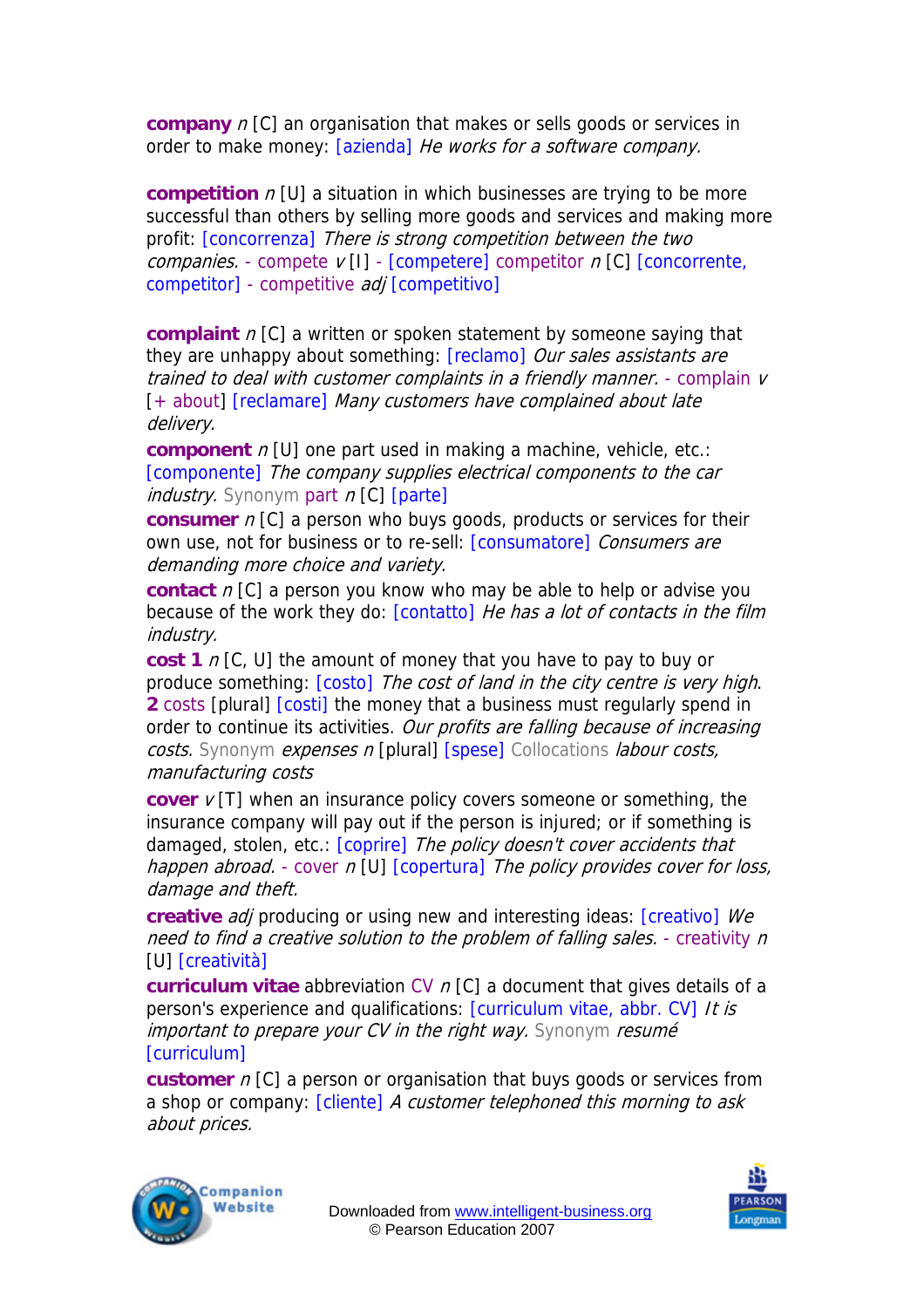**customer satisfaction** n [U] when customers who have paid for a product or service feel happy with it: [soddisfazione cliente] Our main goal is to achieve customer satisfaction at all times. - satisfied, dissatisfied adj [+ with] [soddisfatto, insoddisfatto] We are very dissatisfied with the service at your hotel.

**customer service** n [U] when an organisation helps customers by answering questions, listening to complaints, giving product advice, etc.: [assistenza clienti] The company says that it offers good customer service. customer services [plural] [servizio clienti] the department in a company that deals with customer service

**damage** n [U] physical harm caused to something: [danno] The fire caused \$100,000 of damage. - damage  $\nu$  [T] [danneggiare] The car was badly damaged in the accident.

**data** n [U, plural] information or facts about a particular subject that someone has collected: [dati] We don't have a lot of data on customers' buying habits.

**database** *n* [C] an organised collection of information that is stored on a computer: [database, base di dati] We are currently updating our customer files on the database.

**deal** n [C] an agreement or arrangement, especially one that involves the sale of something [affare] to get a good deal get an agreement to buy or sell a product at a good price: [fare un buon affare] We got a good deal when we bought this office as demand was low at the time.

**delivery** n [C, U] the act or process of bringing goods to the place or person who has ordered them: [consegna] We have arranged delivery of your order on Monday. Collocations just-in-time delivery, delivery date, delivery terms

**demand** n [U] the total amount of a type of goods or services that people or companies want to buy: [domanda] There was strong demand for jeans last month.

[sviluppo] The company is investing a lot of money in product development. **development 1** n [U] the growth or improvement of a business, industry or economy: [sviluppo] The government is providing funding for regional development. **2** [U] planning and making new products or services: Collocation research and development

**direct mail**  $n$  [U] advertisements that are sent in the post, often to people who are specially chosen because they might be interested in the product: [posta diretta] Over three billion items of direct mail were sent in the post last year.



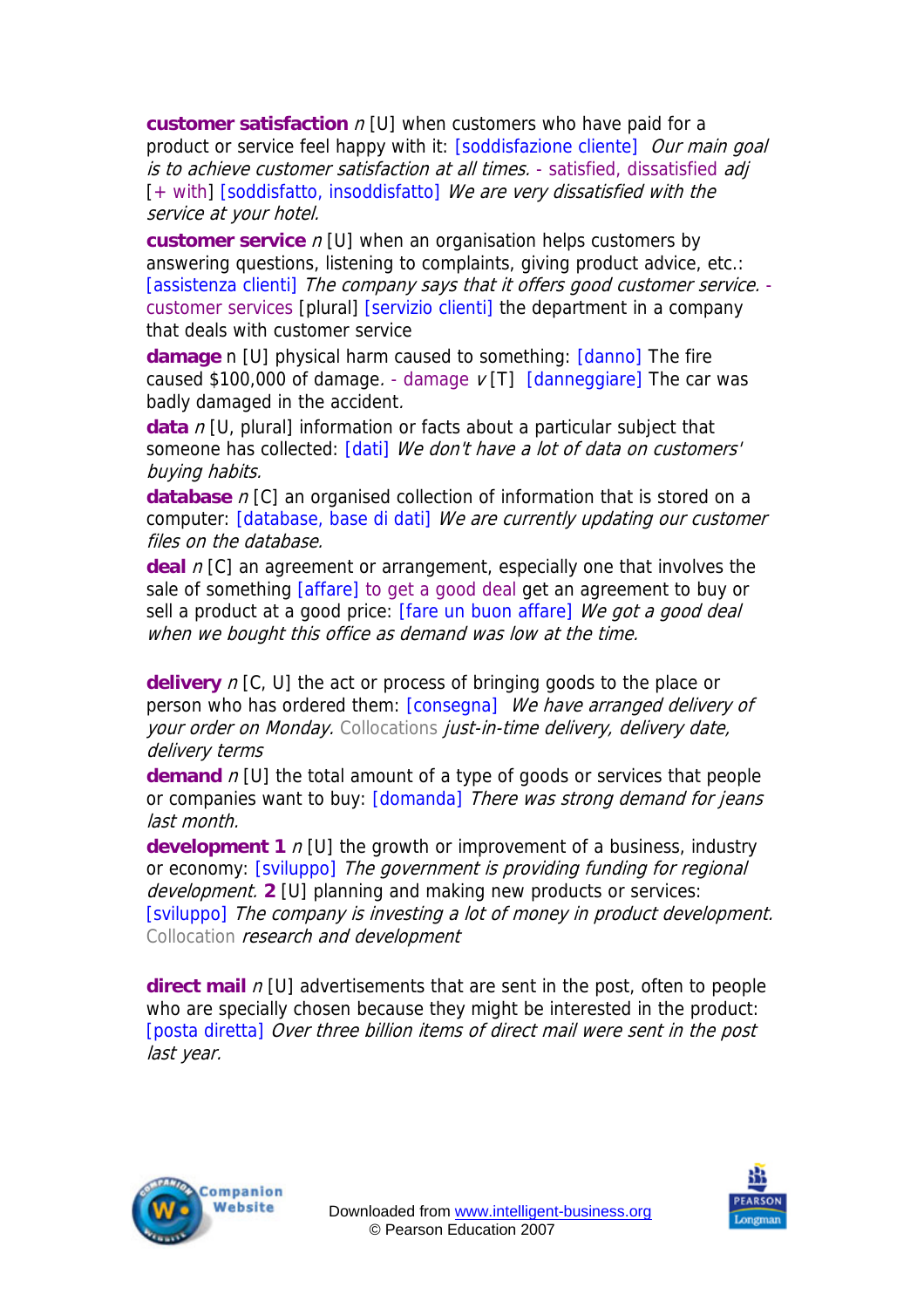**discount**  $n$  [C] a reduction in the cost of a product or service, usually to encourage people to buy something: [sconto] We're offering a ten per cent discount on all furniture this week. - discount  $v[T]$  [scontare]

**discovery** n [C] something you learn or find out that was hidden or not known about before: [scoperta] Researchers have made some interesting discoveries about human thinking. - discover  $v$  [T]  $[scoprier]$ 

**distribution** *n* [U] the activities of making goods available to customers after they have been produced, for example, moving, storing and selling goods: [distribuzione] The company plans to use computers to improve distribution.

**economy** n [C] the system by which a country's goods and services are produced and used:  $[economia]$  *Europe's economy is expected to grow* faster than the US. Collocations a strong economy, a weak economy

**efficiency 1** n [C] how well an industrial process, factory or business works so that it produces as much as possible from the time, money and resources that are put into it: [efficienza] We need to improve our efficiency if we want to become more profitable. **2** how well and quickly a person works. [efficienza] - efficient adj [efficiente] - efficiently adv [efficientemente]

**employment** n [U] the number of people in an area or country who have jobs, the types of jobs they have, etc.: [occupazione] High employment is a key factor in a strong economy.

**employment** *n* [U] work that you do to earn money: [impiego] *After* leaving university, I'm going to look for employment. - employ  $v[T]$ [impiegare] to pay someone to work for you: The company employs 2,000 people worldwide. - employer n [datore di lavoro] [C] a person or company that employs others - employee n [C] [dipendente] someone who works for another person or company

**entrepreneur** *n* [C] someone who starts a company, arranges business deals and takes risks in order to make a profit: [imprenditore] She's a successful entrepreneur who has started several profitable companies.

**etiquette** n [U] the formal rules for polite behaviour in a group of people: [etichetta] When you do business in a new country, it is important to be familiar with the etiquette.

**experience** *n* [U] knowledge or skill that you have from doing a particular job: **[esperienza]** He has years of experience in selling.



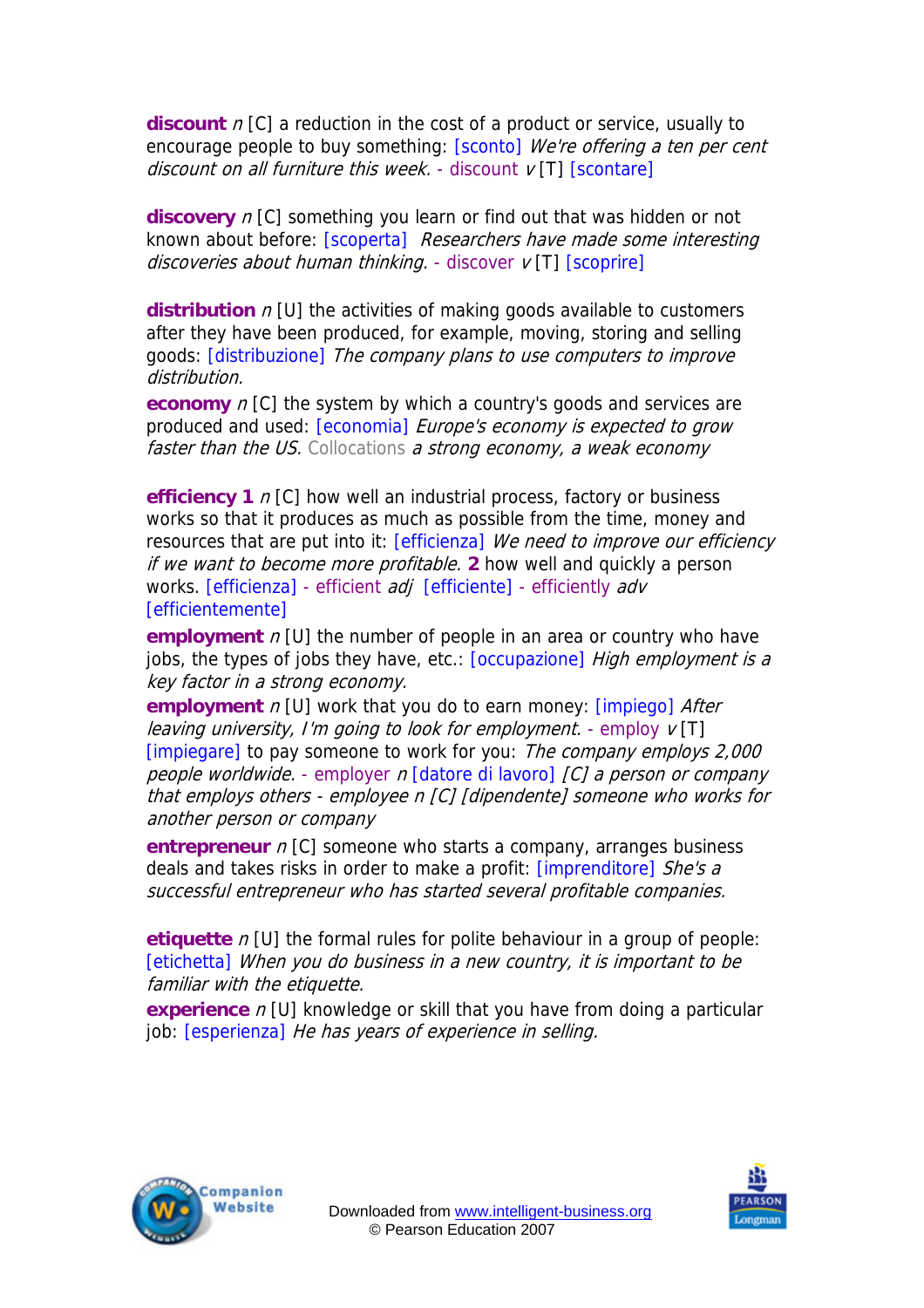**feedback** n [U] advice or criticism about products, services or ideas. Companies may seek customer feedback by providing questionnaires asking if customers are satisfied or not: [feedback, riscontro] We conducted a survey to get feedback on customers' opinions about our products.

manufacturing our new product. - finance v [T] [finanziare] Collocations get **file** n [C] a collection of information stored under a particular name on a computer, or in a box or paper cover: [file, archivio] Please check that the customer files are up-to-date.  $\overline{\cdot}$  file  $\overline{v}$  [T] [archiviare] - filing adj [archiviazione] Collocations computer files, filing system **finance** n [U] money provided or lent (for example by a bank) for investment in a business: [finanziamento] We need finance to start finance, provide finance, raise finance

**flyer** n [C] a small sheet of paper advertising something. Flyers are usually handed to people or delivered to people's houses: [volantino pubblicitario] Let's use flyers to advertise the opening of our new store.

**fraud** n [U] a method of getting money illegally from a person or organisation often in a clever way: [frode] Online banks need special software to protect against fraud. - fraudulent adj [fraudolento] **funding** n [U] money which organisations, for example banks, lend to people and businesses for specific projects:  $[+$  for]  $[finanziamento]$  Jane Hunter got funding for her business from venture capitalists. Collocations get funding, provide funding, raise funding

**funds** n [plural] money that a person or organisation has available for a particular purpose: [fondi] Peter Jones is an entrepreneur with funds to invest in new business ideas.

**goods** n [plural] things that a company produces for sale or for use: [merci] Supermarkets buy goods and sell them to their customers.

**graph** n [C] a drawing that uses a line or lines to show the relationship between two sets of figures: [grafico] This graph shows sales figures for the year 2005.

**growth**  $n$  [U] an increase in the value of goods and services provided in a country or area: [crescita] Analysts are predicting strong economic growth next year. - grow  $v[1]$  [crescere] The market grew slowly last year.

**guarantee** n [C] a formal written promise to repair or replace a product if it has a fault within a period of time after you buy it:  $[garanzia]$  The company offers a two-year quarantee on all electrical goods. - quarantee v [T] [garantire] This product is guaranteed for two years.



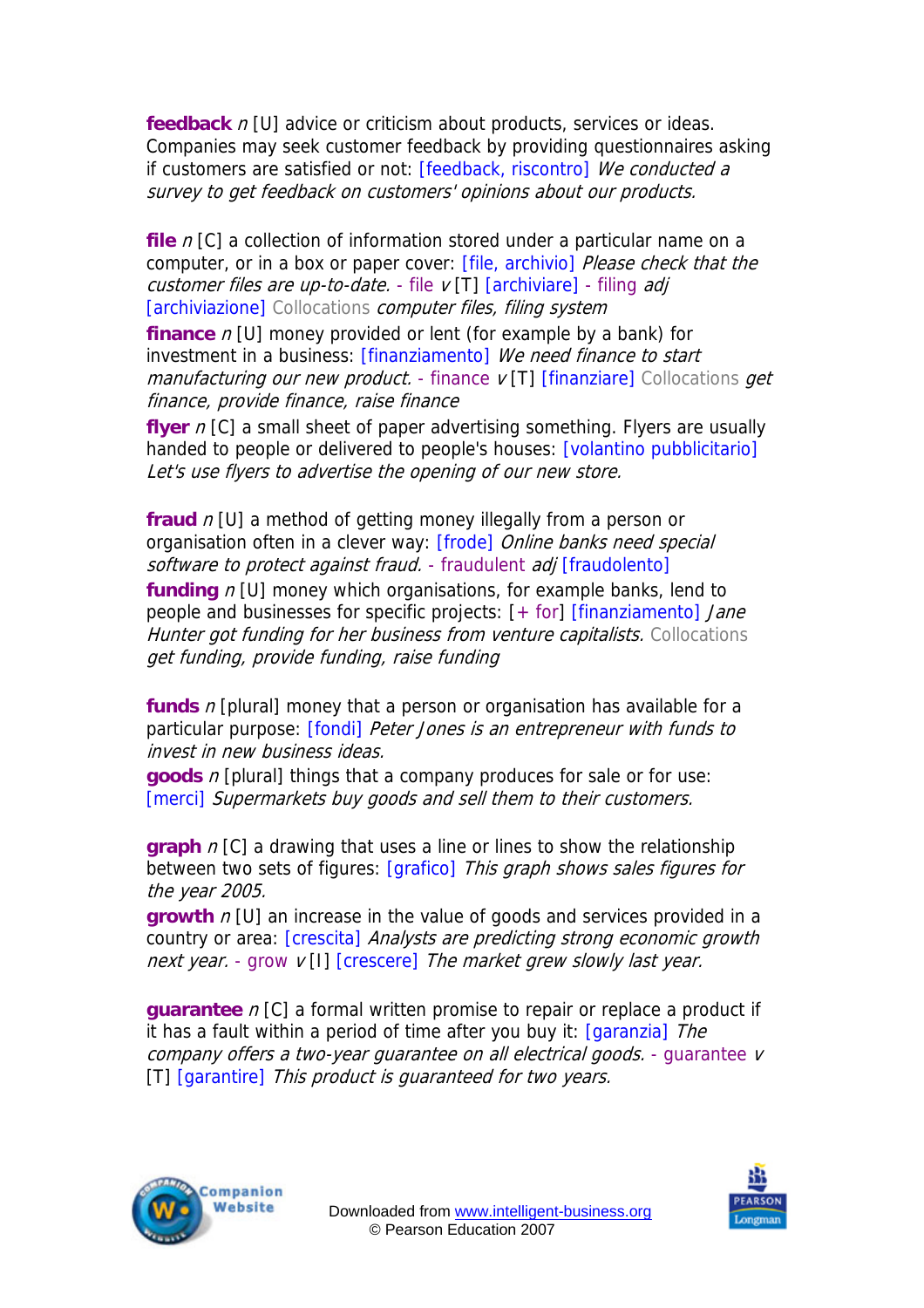**headhunting**  $n$  [U] finding a manager with the right skills and experience to do a particular job, often by persuading a suitable person to leave their present job: [caccia di teste] We could ask a headhunting firm to find a new production director. - headhunter  $n$  [C] [cacciatore di teste]

**hierarchy** *n* [C] a structure in which the staff are organised in levels and people at one level have authority over those below them: [gerarchia] The company president is at the top of the organisational hierarchy. hierarchical *adj* [gerarchico]

**human resources** abbreviation HR n [plural] the department in a company that deals with recruitment, training and helping employees: [Risorse Umane abbr. RU] He works in human resources.

**image** *n* [C] the general opinion that most people have of a person, organisation or product: [immagine] Good advertising helps to promote a company's image.

**industry 1** n [U] the production of goods or services to sell: [industria] Industry has become more competitive. **2** [C] a particular type of industry or service: [settore] The car industry is producing too many cars. industrial adj [industriale]

**inflation**  $n$  [U] a continuing increase in the prices of goods and services: [inflazione] The rate of inflation was 4 per cent last year.

**information technology** abbreviation IT  $n$  [U] the study or use of electronic processes for storing information and making it available [informatica]

communications, electricity: [infrastruttura] The government invested a250 **infrastructure**  $n$  [C, U] the basic systems and structures that a country needs to make economic activity possible, for example, roads, million in infrastructure.

**initiative** *n* [U] the ability to make decisions and take action without waiting for someone to tell you what to do: [iniziativa] Employees in our company are encouraged to use their initiative.

**innovation** n [U] the introduction of new ideas or methods: [innovazione] The company encourages creativity and innovation. - innovative adj **[innovativo]** 

**insurance**  $n$  [U] an arrangement in which a company collects money regularly in premiums from a person or organisation, and in return agrees to pay them a sum of money if they are involved in an accident, have something stolen, etc.: [assicurazione] Travel companies recommend that their customers take out insurance. Collocations insurance claim, insurance company, insurance cover - insure  $v$  [T]  $[+$  against]  $[$ assicurare] We are insured against fire and theft.



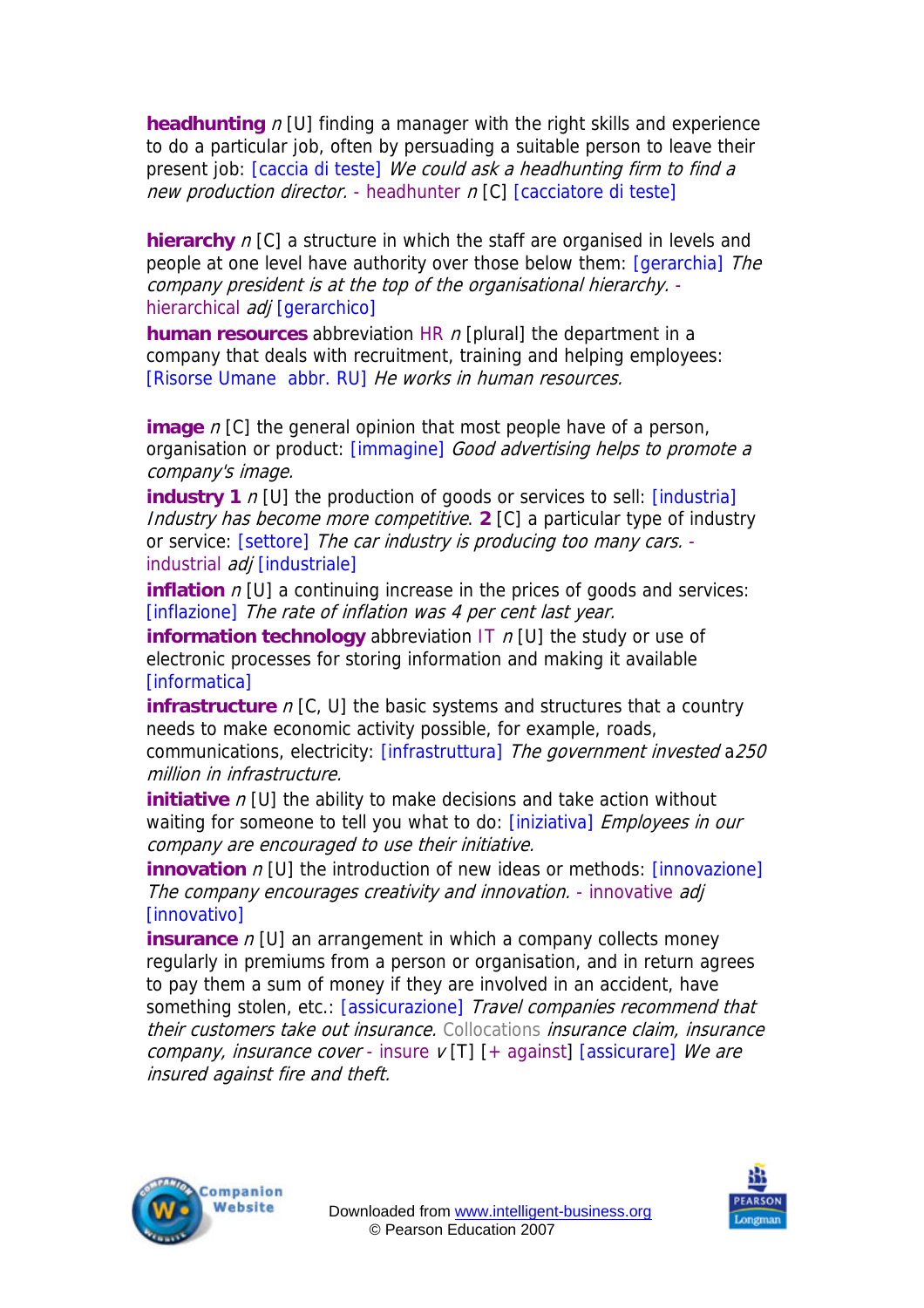**insurance policy** n [C] an insurance contract covering a particular risk, and the document that gives details of this: [polizza di assicurazione] In the policy, it says that we can claim up to £1 million for medical expenses.

**interview** *n* [C] a formal meeting where someone is asked questions to find out if they are suitable for a job:  $[colloquio]$  I have an interview for a job at Microsoft next week. - interview  $v[T]$  [sottoporre a un colloquio]

**investment**  $n$  [C] money that people or organisations put into a business in the hope of making a profit:  $[+ \text{in}]$  [investimento] Several rich people have made large investments in the space project. Collocation make an  $\textit{investment}$  - investor  $n$  [C] [investitore] - invest  $v$  [I, T] [+ in] [investire]

**job** *n* [C] the regular paid work that you do for an employer: [lavoro] What's your job? I'm applying for a new job.

**job satisfaction**  $n$  [U] a feeling of happiness or pleasure in doing your job or achieving something in your job: [soddisfazione nel lavoro] Job satisfaction is just as important to workers as a bonus.

**joint venture** *n* [C] a business activity in which two or more companies have invested together: [joint venture, impresa di partecipazione] Ford and VW agreed a joint venture to build the Galaxy and Sharon models.

manufacturing **just-in-time** written abbreviation JIT *adj* if goods are produced or bought using a just-in-time system, they are delivered just before they are needed, which reduces the cost to the company of keeping goods for long periods of time *[just-in-time, in tempo]* Collocations *just-in-time delivery, just-in-time* 

**launch**  $v[T]$  to make a new product available for sale for the first time: [lancio] The company will launch a new model next month.

business: [località, luogo] All the company's offices are in good locations. **location** *n* [C] the place where something is, especially a building or a

**logo** n [C] a design or way of writing the name that a company or organisation uses as an official sign on its products and advertising: [logo] Nike uses a tick as its logo.

**loss leader**  $n$  [C] a product that is sold at a loss to encourage people to buy other more profitable products: [loss leader, articolo civetta] Supermarkets sometimes sell bread as a loss leader to bring customers into the store.

**loss**  $n$  [U] when a business spends more money than it receives, or loses money on a particular deal or problem: [perdita] We had a loss of \$20 million last year. Collocations make a loss, suffer a loss - lose  $v[T]$ [perdere]



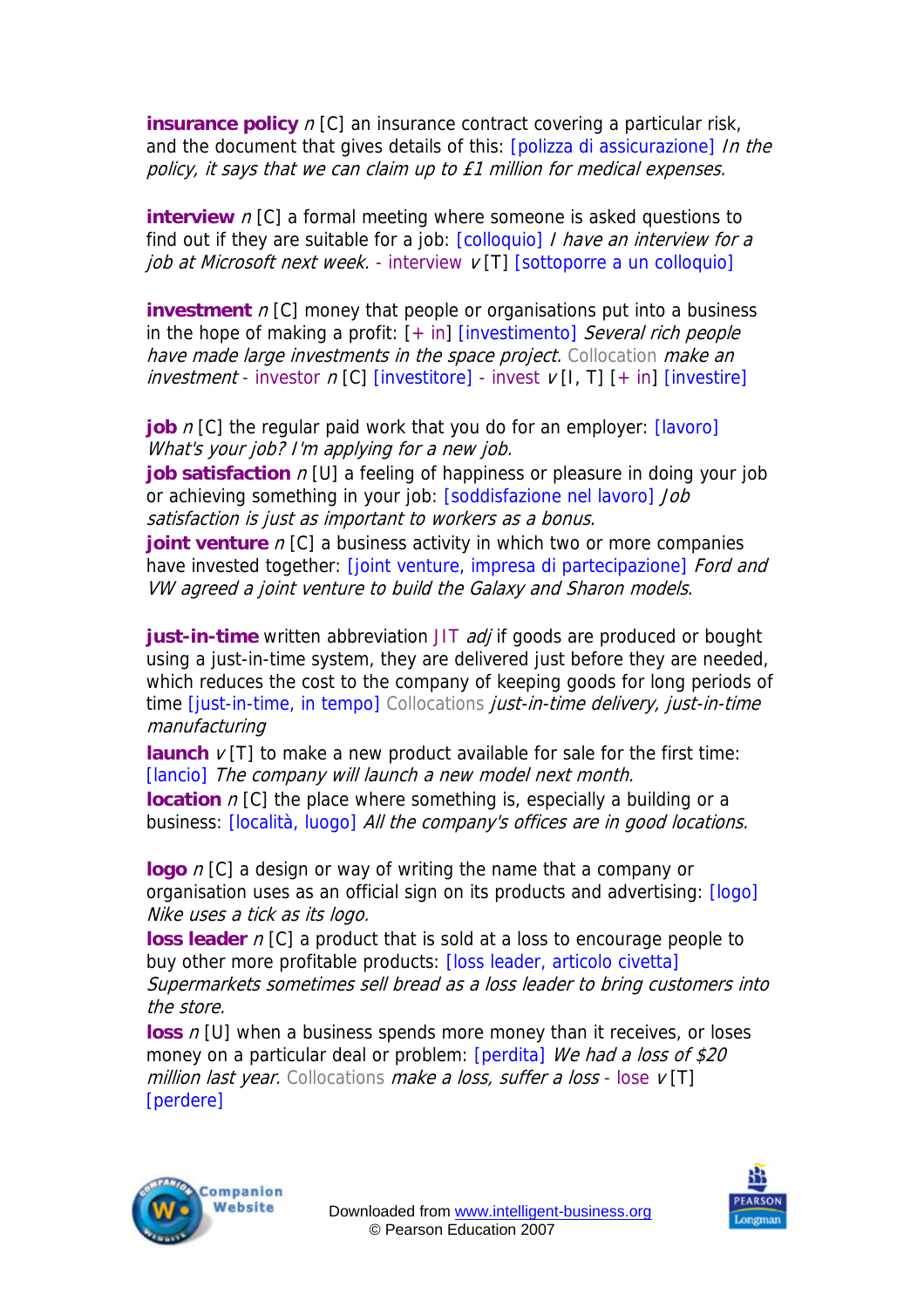loyal *adi* loyal employees stay with that company and don't seek jobs in other companies: [fidelizzato] Martin has given 15 years of loyal service. loyalty  $n$  [U] [fidelizzazione]

**luxury** *n* [C] something that is expensive and not really necessary, but pleasing and enjoyable: [lusso] The store sells luxury goods such as perfume.

**manufacture**  $v$  [T] produce large quantities of goods for sale using machinery: [produrre] Nike manufactures sports shoes. - manufacturer n [C] [produttore]

**market share** n [C, U] the percentage of sales that a company or product has in a market: [quota di mercato] The company hopes to increase its market share by 5 per cent next year.

**marketing**  $n$  [U] activities to design and sell a product or service by considering what buyers want or need: [marketing] We'll have to spend a lot on marketing to get customers back.

**motivation**  $n$  [U] willingness and enthusiasm to do something without being told to do it: [motivazione] Many of our workers have little or no  $motion.$  - motivate  $v$  [T] [somebody to do something]  $[motion.$ qualcuno a fare qualcosa]

business activities in many different countries: [multinazionale] It is difficult **multi-national**  $n$  [C] a large company that has offices, factories and for small local companies to compete with the multi-nationals.

for a particular purpose: [organizzazione] ANSI is an organisation in the US **organisation**  $n$  [C] a company, business, group, etc. that has been formed that fixes rules on the design of products. - organisational adj [organizzativo] - organise v [T] [organizzare]

**pay** *n* [U] the money someone receives for the job they do: [pagare] The workers have asked for a pay increase.

**payback period** n [C] the period of time needed to get back the cost of an investment: [fase di restituzione] The payback period for space projects is very long.

**payment** n [C] an amount of money that must be paid, or has been paid, or the act of paying it: [pagamento] Payment must be made within 30 days. - pay  $v$  [+ for] [pagare] Shoppers are willing to pay more for famous brands.

**performance** n [U] the way that someone does their job and how well they do it: [prestazioni, performance] Some people criticised his performance as a manager. - perform  $v[T]$  [operare, eseguire]

**potential** n [U] the possibility of future success of a product or venture: [potenziale] No one wanted to invest in the project because they didn't think it had much potential.



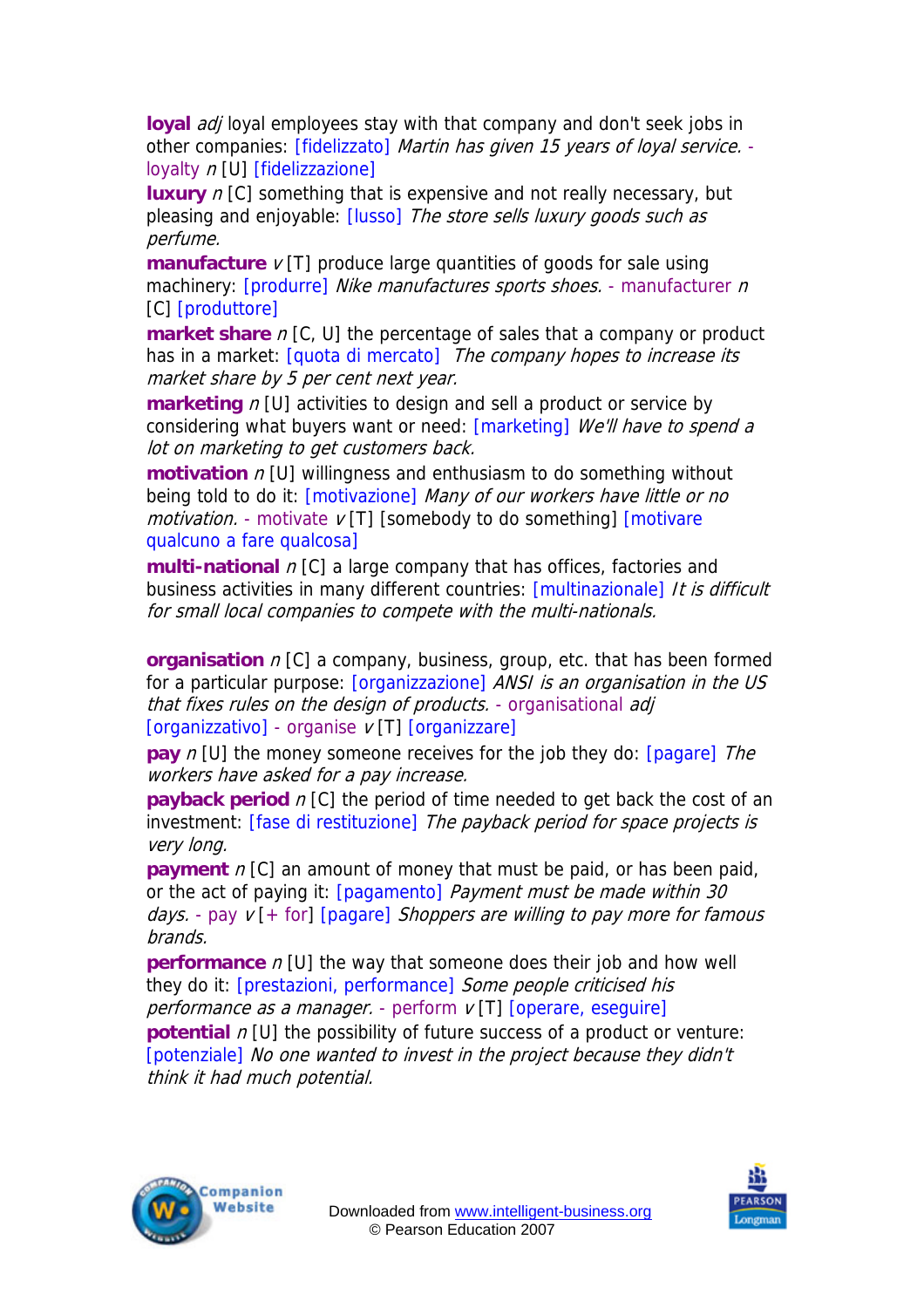**power** n [U] the ability or right to control people: **[potere]** We shouldn't give too much power to one man. - powerful adj [potente]

**premium** n [C] the amount paid for insurance during a particular period of time: **[premio]** If you haven't paid your premiums, you will no longer be covered.

**price** n [C, U] the amount of money for which something is bought, sold or offered: [prezzo] The price of this picture is £6,000.

**pricing**  $n$  [U] the prices of a company's products in relation to each other and in relation to the prices of competitors; also the activity of setting prices: [pricing, determinazione del prezzo] We need to discuss our pricing if we want to boost sales.

**production** *n* [U] the process of making or growing things to be sold as products, usually in large quantities: [produzione] Toshiba is increasing production of its popular laptop computers. - producer  $n$  [C] [produttore] produce  $V[T]$  [produrre] - product  $n$  [C] [prodotto]

**productivity** n [U] the relationship between the amount of goods that a factory produces and the resources needed to produce them: [produttività] New technology has helped us to improve productivity. - productive adj [produttivo]

**profit margin** n [C] the difference between the price a product or service is sold for and the cost of producing it: [margine di profitto] We can increase our profit margin by cutting the cost of production.

**profit** n [C, U] money that you make from selling something or doing business in a particular period, after taking away costs: [profitto] Coca-Cola reported strong profits last year. Collocations make a profit, earn a profit

**promote**  $v$  [T] to give someone a better paid, more responsible job in a company or organisation: [promuovere] The company has promoted him to the post of managing director. - promotion  $n$  [C] [promozione]

**promote**  $v[T]$  to try hard to improve sales of a product by advertising it, reducing its price, etc.: [promuovere] They are promoting her new film *heavily.* - promotion  $n [C]$  [promozione] a special activity intended to sell a product or service

**publicity** *n* [U] the attention that a person or company gets from newspapers, television, etc.: [pubblicità] The show received good publicity in the media.

**punctual** *adj* arriving at exactly the time that has been arranged: [puntuale] She's always very punctual for appointments. - punctuality n [U] [puntualità]



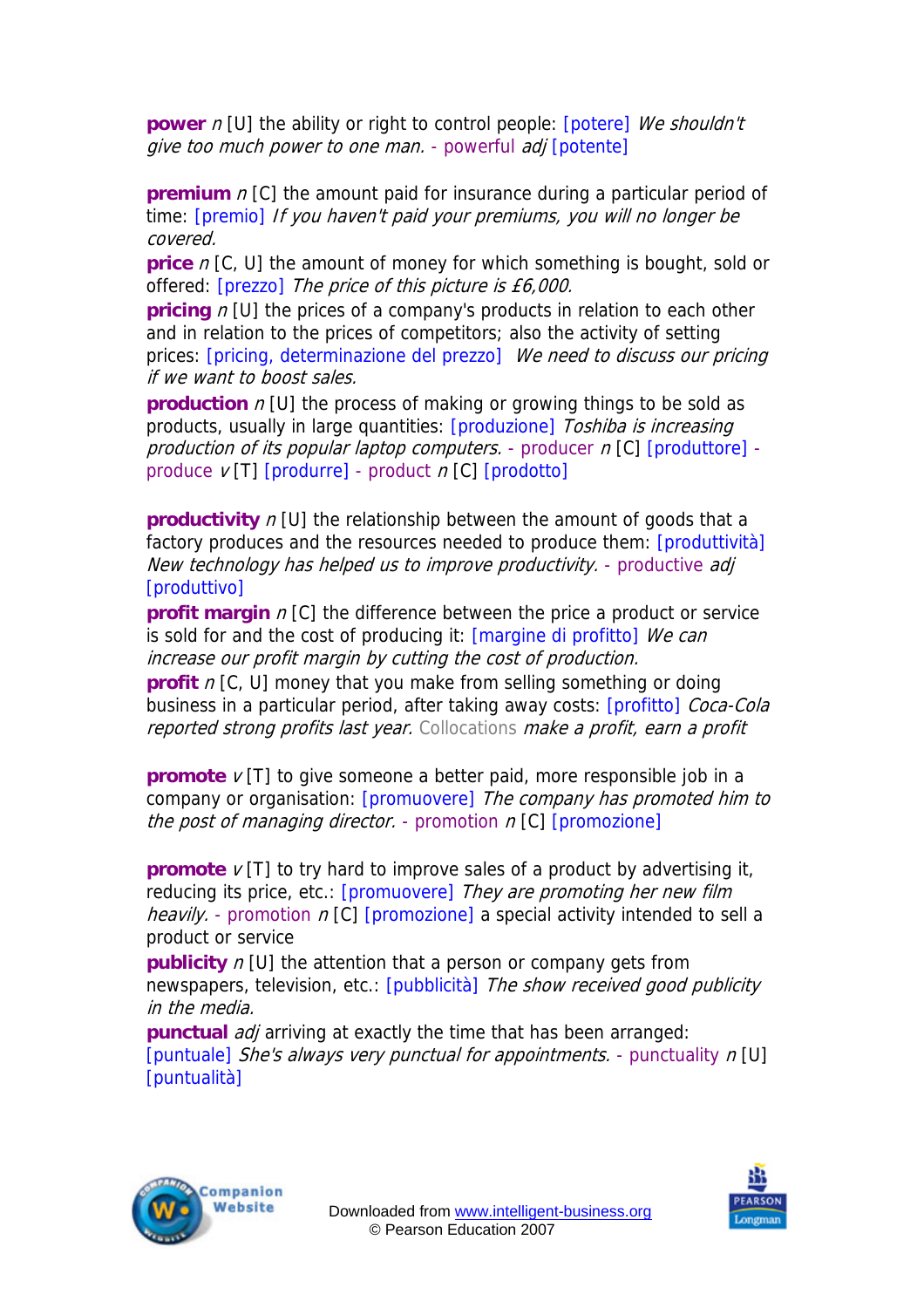**qualification**  $n$  [C] an examination that you passed at school, university or in your profession: [titolo di studio] Candidates must have a university qualification. - qualify  $v$  [I] [avere le competenze] - qualified adj [qualificato]

**quality** *n* [U] used to talk about how good or bad something is: *[qualità]* Several customers complained about the poor quality of the service.

**radical** *adj* a radical solution involves looking at the original source of the problem and making big, important changes [radicale]

**record** n [C] a piece of information that is written down or stored on computer so that it can be looked at in the future: [record, dossier] The sales team keeps a record of all customer enquiries.

**recruit**  $v$  [T] to find new people to work for an organisation or company: [assumere] We're recruiting 20 new graduates this year. - recruitment  $n$  [U] [reclutamento, assunzione]

We guarantee to refund your money if you are not fully satisfied. - refund n **refund**  $v[T]$  to give someone their money back, for example, because they are not satisfied with the goods or services they have paid for: [rimborsare] [C] [rimborso]

**region** n [C] a large area of a country or of the world: [regione] The northeast region is developing more rapidly than the south. - regional adj [regionale] Collocation regional office

**relationship** *n* [C] the way in which people or groups work together: [relazione] We have a good relationship with our partners in the US. Collocations build a relationship, business relationship, develop a relationship, personal relationship, working relationship

**research n** [C] serious study to find out new things about a subject: [ricerca] Before we develop any new products, we need to do more research. Collocations conduct research, market research - research v[T] [ricercare] - researcher n [C] [ricercatore]

**resource** *n* [C] [usually plural] this can include the money, buildings, machinery, materials, skills and workforce that a company has available: [risorsa] The company doesn't have the resources to compete in a completely new market. Collocations human resources, financial resources

job: [responsabilità] The manager has responsibility for her department. **responsibility**  $n$  [U] something that you are in charge of in a particular be responsible for something [essere responsabile di qualcosa] /'m responsible for telephone sales.

**retailer**  $n$  [C] a business that sells goods to the general public and not to shops: [dettagliante] Dixons is a retailer of electronic goods.



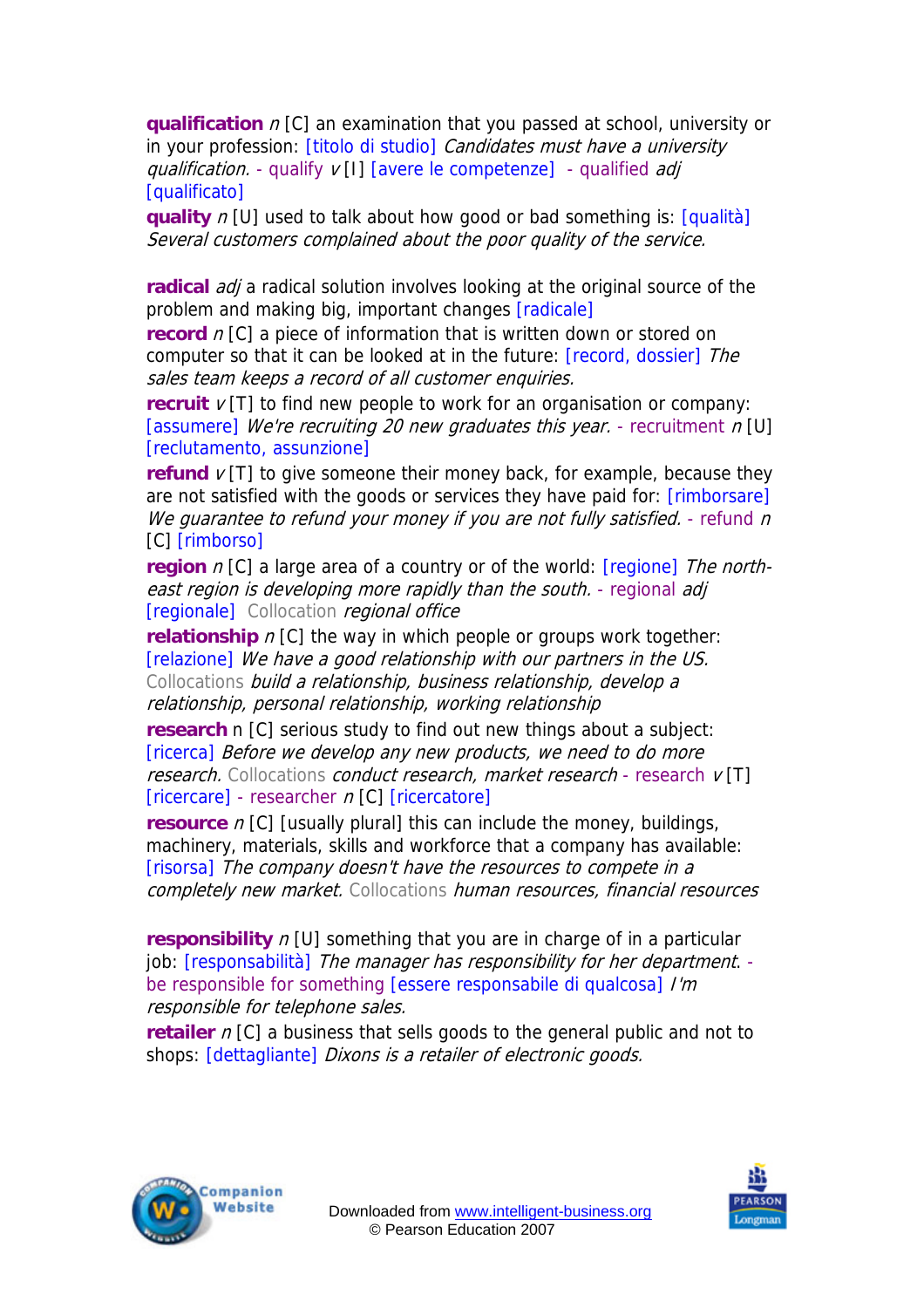**return on investment** abbreviation ROI n [singular, U] the amount of profit on an investment in relation to the amount of money invested: [return on investment abbr. ROI, ritorno sull'investimento] The project is risky and there may not be a good return on investment.

**reward**  $v[T]$  to give payment for excellent work, high performance or special service: [ricompensare] We like to reward our staff when they reach their production targets. - reward  $n$  [C, U] [ricompensa]

**risk** n [C] the possibility of a particular type of damage against which you are covered: [rischio] Check in detail the risks that are covered by your policy.

**rule** n [C] an official instruction that says how you should do things or what is allowed: *[regola] The phone companies are working under new rules* now.

**salary** n [C, U] money that you receive as payment for your work, usually every month: *[stipendio] The company offers good salaries*. Collocation to earn a salary

**sales** n [plural] the value of goods and services that a company sells during a period of time: [vendite] Sales increased following our successful advertising campaign last year.

**sales pitch** *n* [C] what a salesperson says about a product to persuade people to buy it: [imbonimento] The rep gave a ten-minute sales pitch about the new model.

**sales representative** abbreviation rep n [C] a person who sells a company's products or services by speaking to customers on the phone or travelling to meet them: [rappresentante commerciale] He travelled all over the US as a sales representative.

**sector** *n* [C] all the organisations or companies in a particular area of industry: [settore] The number of jobs in the service sector is increasing.

**security** *n* [U] feeling safe and free from worry about what might happen: [sicurezza] Cameras in the streets help to increase security. - secure adj [sicuro, di sicurezza] Collocations security cameras, security staff, security systems

**senior** adj having a high position in an organisation or company: [superiore] Senior managers have their own office and drive a company car. - seniority n [U] [superiorità di grado]

**service** *n* [C] usually plural] a business that sells help, advice, consultancy, etc., not manufacturing: [servizio] A lot of companies offer financial services now.

**share** n [C] the ownership of a company is divided into shares, which can be made available for sale as a way to increase capital. Investors buy and sell shares in the hope of making a profit: [azione] He made a lot of money by investing in IBM shares.



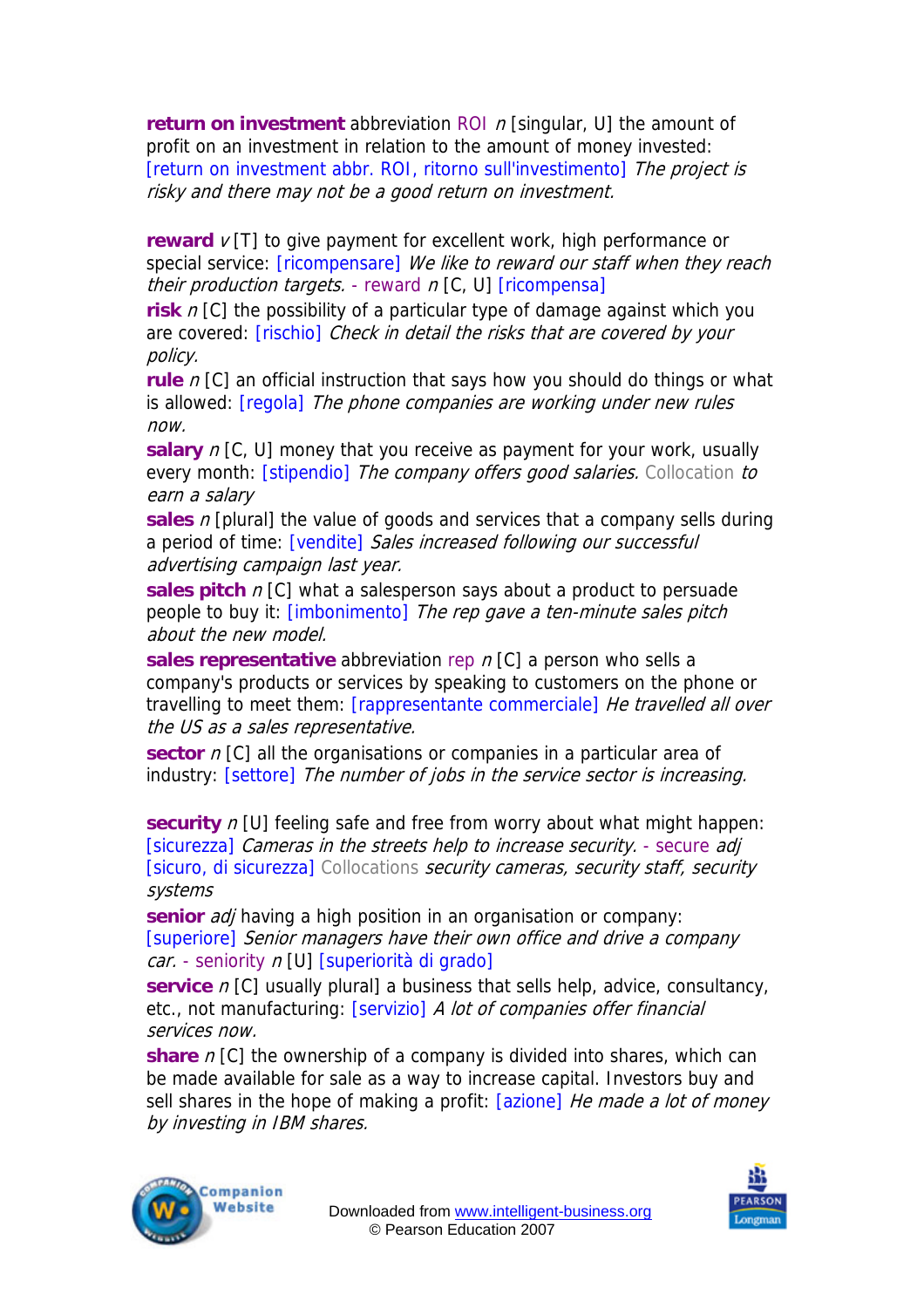**solution**  $n$  [C] a way of dealing with a problem or difficult situation: [soluzione] There are no simple solutions to the problem of unemployment. Collocation *find a solution*  $[+$  for] - solve  $\nu$  [T] [risolvere]

**special offer**  $n$  [C] a reduction in the price of something for a short time, to encourage people to buy it: [offerta speciale] The company is running a special offer - a new phone for only £20.

**spending**  $n$  [U] the amount of money an organisation or a person spends: [+ on] [spesa] We need to increase spending on research and development.

**sponsor**  $v$  [T] to give money to pay for a television programme, or sports or arts event, in exchange for advertising or to get public attention: [sponsorizzare] Mastercard is sponsoring the World Cup. - sponsor n [C] [sponsor] a person or company that sponsors something - sponsorship  $n$ [U] [sponsorizzazione]

**staff** *n* [plural] the employees of an organisation: [personale] *A new* manager is going to join the staff next month. Synonyms employees, workers. [dipendenti, impiegati]

[azienda start-up] This bank specialises in providing finance for start-ups. **start-up**  $n$  [C] a new company that has started to do business recently:

**status** n [U] social or professional position in relation to other people: [status] Lawyers have high status in our society. Collocations high status, low status

**stock, stocks** n [C, U] a supply of raw materials or parts that have been produced and are kept to be used when needed in manufacturing, or a supply of finished goods that are kept before being sold: [stock, scorte] It is expensive to store large quantities of stocks.

[conservare, immagazzinare] You could store the paper in the photocopier **store 1**  $v$  [T] to keep things in a special place until you need them: room. **2** v [T] [memorizzare] to keep information on a computer or disk: We store all our customers' addresses on the sales database.

develop in the future: [strategia] We need to develop a strategy for **strategy** n [C] a plan for achieving a goal; the best way for a company to exporting the company's products. Collocations pricing strategy, develop a strategy - strategic adj [strategico]

**subordinate** n [C] someone who has a lower position than someone else in an organisation: [subalterno] I am responsible for six subordinates.



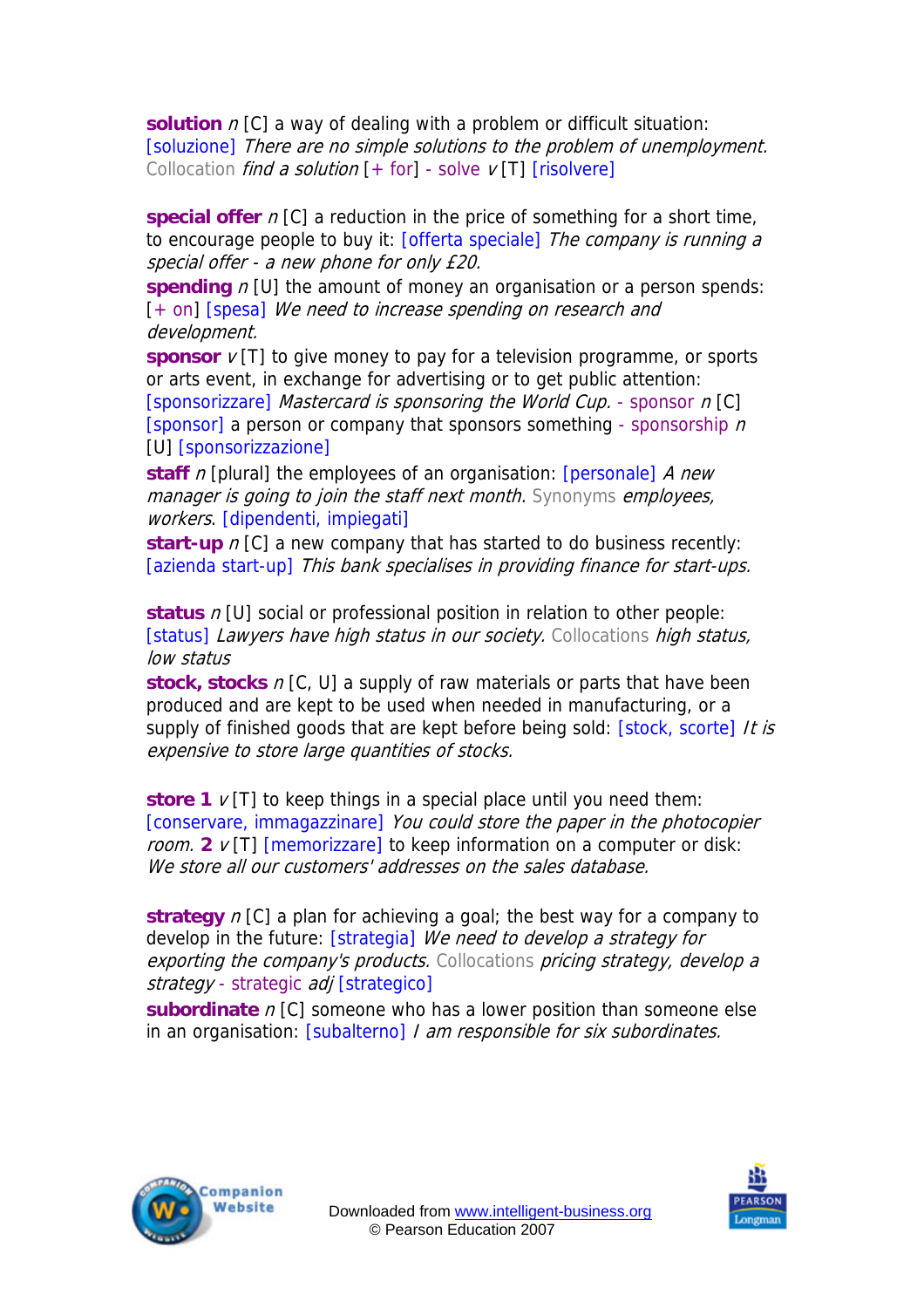**supply**  $v[T]$  to provide goods or services to customers, especially regularly over a long period of time: [fornire] The company supplies products to the *car industry.* - supplier  $n$  [C] [fornitore] - supply  $n$  [fornitura] [C] [plural] supplies [forniture] an amount of something that is available to be used: We have a good supply of components in stock.

**target market** n [C] a group of people that a product is aimed at; advertising of the product is designed to make the product appeal to this group: [mercato target] You can't sell a product if you don't know the target market.

**team** n [C] a group of people who work together to do a particular job: [squadra, team] We have an excellent sales team.

**technology** *n* [U] knowledge dealing with scientific or industrial methods and the use of these methods in industry: [tecnologia] New technology gives us the possibility to explore space. - technologies [plural] [tecnologie] different types of technology: The company is making use of different technologies to develop the new machine.

**term** *n* [C] one of the conditions of an agreement, contract or legal document: *[termine] According to the terms of the agreement, the* company will pay within 10 days of accepting the claim.

**tradition**  $n$  [C] a way of doing something that has existed for a long time [tradizione] - traditional adj: [tradizionale] We need to move away from the traditional way of thinking.

**training** n [U] the process of teaching someone the skills and knowledge needed for a particular job: [formazione] The company is sending 30 workers to the US for training. - train  $v[T]$  [formare] - trainer n [C] [formatore] - trainee  $n$  [C] [tirocinante]

**trend** n [C] the general way in which a particular situation is changing or developing: [tendenza, trend] Economists study the trends in spending.

**unemployment** n [U] the number of people in an area or country who don't have a job: [disoccupazione] Since the factory closed, there has been high unemployment in the area. - unemployed adj [disoccupato]

**value** n [C, U] the amount of money something is worth [valore] - value for money of good quality, considering the price: [ottimo rapporto qualità/prezzo] These jeans are good value for money at only \$15.

**venture capitalist**  $n$  [C] someone who invests money in new businesses: [venture capitalist, esperto d'investimenti] Venture capitalists invested over \$300 million in computer-related start-ups last year.